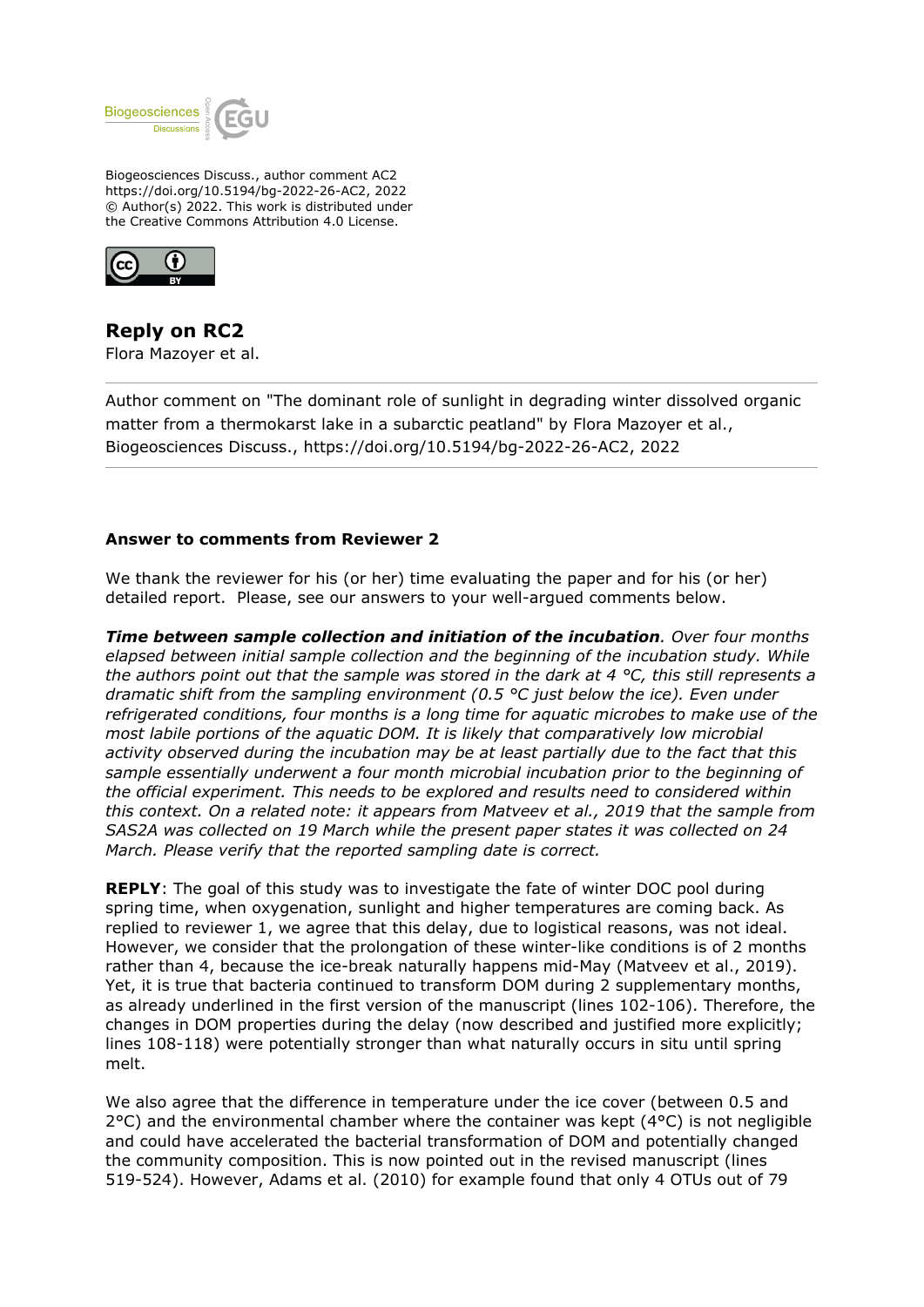were unique to the temperature of 2°C in the bacterial community from an Arctic lake. We assumed that all bacterial species were still present in the container water, but potentially in different proportions as in the lake at ice melt. This is always the case for container water kept to make experiments, probably already after a few days; this is not unique to water kept for months.

We agree that the experimental biodegradation could be underestimated because of this longer delay, and we now have addressed this more extensively in the manuscript (lines 519-534). However, we think that the absence of DOC consumption during this delay (in fact there was an increase in DOC by 15%) supports the claim of recalcitrance. Other DOM changes happened (in SUVA $_{254}$ , CDOM and FDOM), but we expect these changes to be similar to changes occurring under the ice in dark and cold conditions, but simply extended in length. We cannot tell if they resulted from the action of the bacterial community, from flocculation, or from a combination of both.

About the date issue: samples used for the Matveev et al. (2019) study were indeed collected from the 19<sup>th</sup> March, but the water brought back in the carboy for our specific study was collected separately, at the end of the sampling campaign, on the 24<sup>th</sup>.

*Incoming Solar Energy: If the Teflon bottles are light diffusers, then solar radiation measured outside the bottles is not representative of the energy experienced by the samples. You may be able to apply a simple correction by placing a pendant or pyranometer inside a Teflon bottle (or cut a bottle to make a Teflon cover) – this will be a more useful measure of the solar radiation that reached the sample.*

**REPLY**: As replied to reviewer 1 above, we added some justification about the use of Teflon, which is transparent to wavelengths of interest (lines 157-159). We hope it will satisfy this request.

*Challenges with sample filtration. (lines 120-131) It is unclear why different filtration schemes were used when preparing water for the experiment (e.g., 0.2μm Tuffryn vs a two-step process with a 0.7 μm glass fiber filter and 0.2 μm cellulose acetate filter.) Please explain the sample preparation more clearly, perhaps with a flow chart.*

**REPLY**: We understand your comment and tried to clarify this further (lines 140-144). We had to use both techniques to obtain a 0.2-um filtrate for pure logistical reasons (shortage of filtering capsules after the ones planned started to clog). We describe honestly the steps, but do not want to distract the reader with these details into a flow chart.

*Closing the DOC mass balance. The authors observed a large mismatch (58 to 1214%) between DOC lost and the concomitant gain in DIC and bacterial production. They attribute this to DOM flocculation which was noted, but unfortunately not quantified. In the absence of supporting measurements, the authors probably don't need to spend so much time discussing flocculation and simply admit they don't know.* 

*Additional considerations could include: DIC outgassing to CO2 during the incubation. It is possible that some DIC was out of solution in the form of an air bubble in the bottle. This DIC would not have been accounted for. Was this observed or checked? CO2 loss during the two-month period of sample storage between sampling and analysis. While sample storage in exetainer vials has generally been reported as stable, it has been demonstrated that CO2 concentrations were up to 14% lower than expected in vials that had been stored for 84 days.*

**REPLY**: We acknowledge that we have no direct measurements of flocculation, but we would not be the first to rely on indirect observations to discuss results! We really think that this paragraph deserves to remain in the discussion. First, because we have been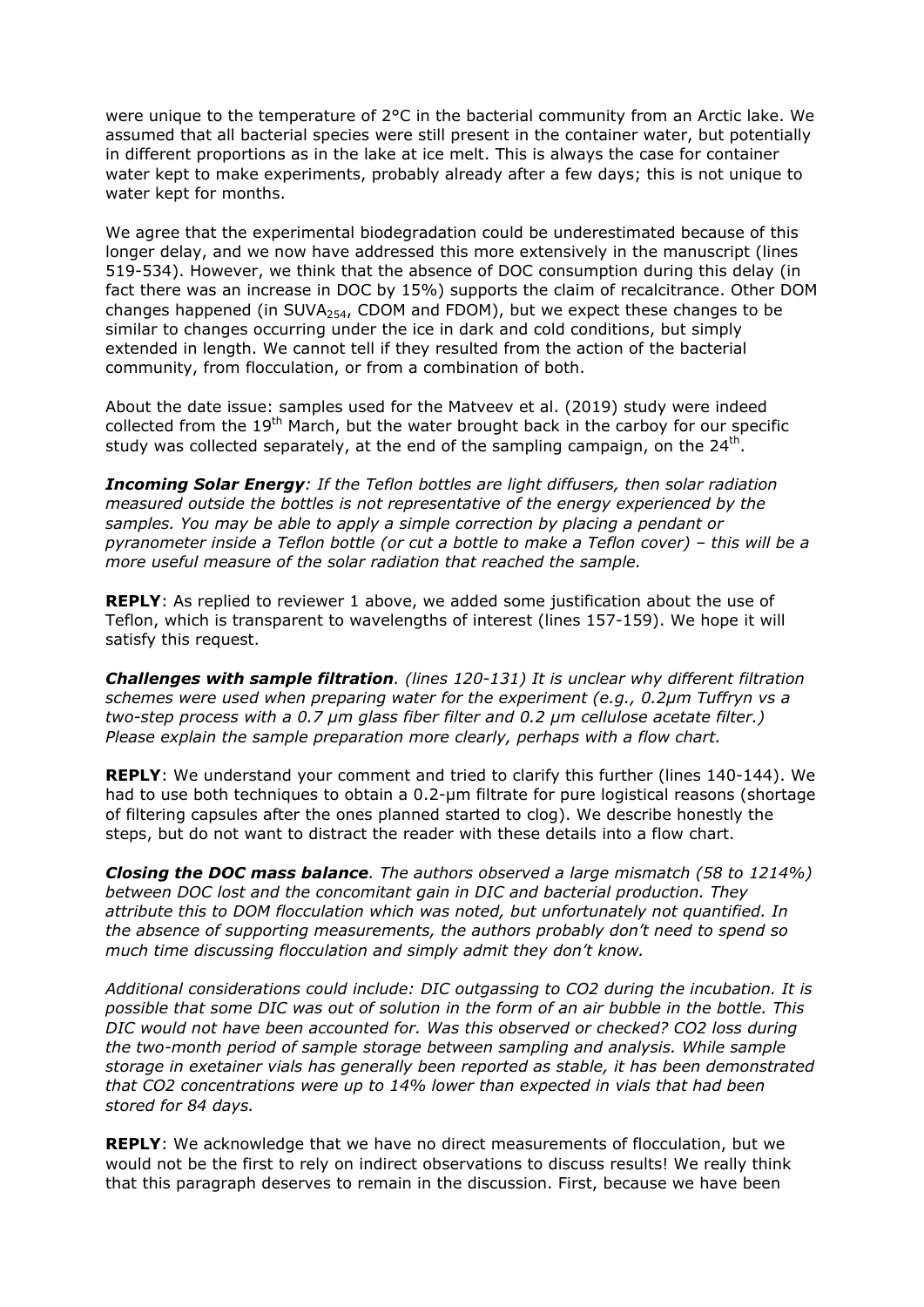systematically observing flocs in filtered water originating from SAS peatland lakes, under different circumstances of sample preservation. Second, we think that it is relevant to raise awareness of the readers on measuring flocculation when investigating degradation of DOM in waters rich in aromatic components. Flocculation is an overlooked process that may be challenging to measure on small volumes, but we think it really deserves attention.

Nonetheless, we toned down the subtitle (line 464) and added to the revised version of the manuscript these two other potential factors that could have contributed to the DOC-DIC gap (lines 481-485). Notably, the air bubble in the incubation bottle at sampling was quite small (1-2 mm in diameter), so we suspect this was a negligible loss. We thank the reviewer for underlining this paper on  $CO<sub>2</sub>$  loss during storage in Exetainers, which will be relevant to researchers using them.

*Line 8 (and elsewhere): suggest rewording "retroaction loop" with "positive feedback loop".*

**REPLY**: This was changed accordingly and throughout the manuscript.

*Line 18: "full mineralization to CO2" implies that the entire DOC pool has mineralized; this is not consistent with your data.*

**REPLY**: With the word -full- we meant the complete chemical conversion from the original DOM composition to CO2, which applied to a portion of DOC. Full was not intended to mean that the full amount of DOM would have been mineralized to CO2 but instead that a fraction of the DOM pool was completely mineralized to CO2, because CO2 increased in the light treatment (and from the beginning of the incubation when bacterial regrowth was minimal). A second fraction of the DOM pool underwent photodegradation that did not lead to mineralization, a third fraction putatively flocculated, and one last fraction was probably not sensitive to photodegradation at all. We removed the term "full" to avoid any confusion (also raised by Dr L. Shirokova) and the sentence now reads: "We demonstrate that sunlight was clearly driving the transformation of the DOM pool, part of which went through a complete mineralization into CO2."

*Line 22: replace "undirect" with "indirect".*

**REPLY**: Changed accordingly.

*Line 23: "outstanding boosting factor" is awkward wording, please find alternative wording.*

**REPLY**: We replaced this expression by "considerably stimulated" (now line 20).

*Line 84: you refer to Fig. 7 of Vincent et al. (2017); perhaps you can include this figure in the supplemental information.*

**REPLY:** We would prefer not adding it and just keep it mentioned as it is, because it is not directly related to the experiment in itself. It is a reference for readers who would like to obtain more information on the study site.

*Line 86: Field sampling – just refer to the date the sample was actually collected (was it 19 March or 24 March?).*

**REPLY**: Actually, both dates are correct. The field data collection was carried out on the  $19<sup>th</sup>$  and 24<sup>th</sup> (see table S1), while the water for the experiment was collected on the 24<sup>th</sup> (it is specified at the end of the paragraph). That is why we introduced the paragraph with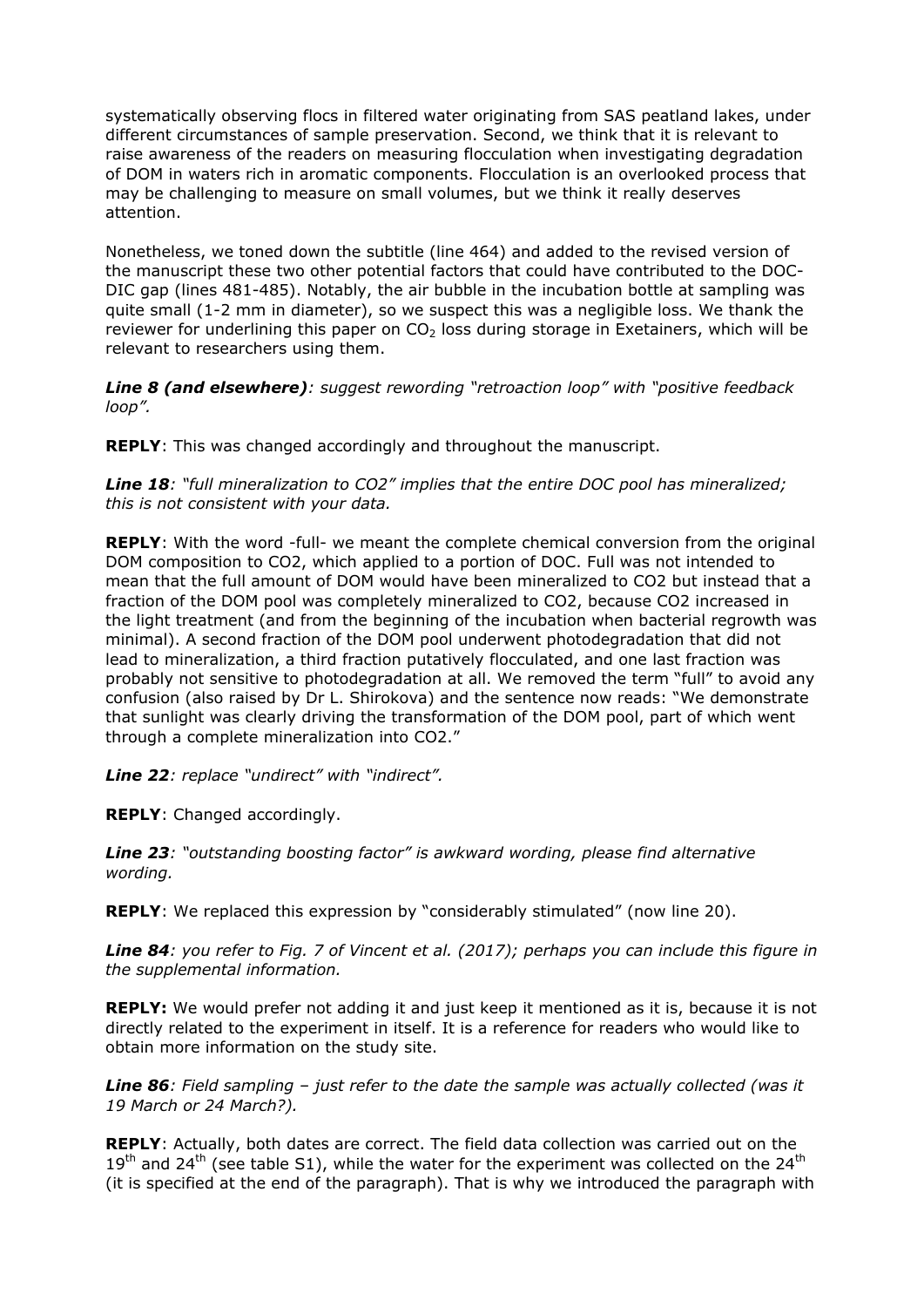that full period.

*Lines 144-145: provide a reference for the light-filtering properties of Teflon.*

**REPLY**: We added this information, as mentioned above (lines 157-159).

*Lines 211-213: Why include the unpublished data in the PARAFAC analysis?*

**REPLY**: An extra dataset involving another experiment at the same site was added to our dataset in order to develop and validate a PARAFAC model more easily, but this other experiment is not yet published. According to Stedmon and Bro (2008), having a minimum of 100 samples indeed generally makes the component extraction more efficient during the validation steps. We clarified that in lines 226-228.

*Line 248: replace "unfrozen" with "thawed".*

**REPLY**: The comment refers to a sentence talking about water samples that were melted at room temperature. We replaced unfrozen by melted in the revised manuscript. It is probably better to keep thawed for solid material.

*Lines 294-303: Please provide more supporting references in your discussion of the fluorescence results.*

**REPLY**: We added some examples of supporting studies in this paragraph, but all supporting references are provided in Table S2 (now explicitly specified in the manuscript, lines 310-317).

*Figure 6: Please show the DIC and Biomass as separate portions of the bar chart (stacked to show the total).*

**REPLY**: Since the percent into biomass is quite small it would not be seen easily as stacked bars (especially for treatments in the dark), so we instead added the percent represented by DIC over each bar.

*Line 427: "… carbon canalized to bacterial production…" I think you mean to say "… carbon allocated to bacterial production…".*

**REPLY**: Changed accordingly.

*Lines 540-541: These details about filter preparation and problems with cracking need to be presented in the methods section.*

**REPLY**: We transferred this information to the methods section, as suggested (lines 138-140).

*Lines 577-580: This material about the DNA content of cells should be excluded from this paper.*

**REPLY**: We do not understand the reason why the reviewer asks for this exclusion since the DNA content of cells provides indications on the structural composition of bacterial communities. This is now clarified in the manuscript (lines 623-628). We also changed Fig. S3 to better illustrate this structural change in the bacterial composition (providing the three populations in percent composition). With this new figure, we can clearly see that 0.2 µm-filtration eliminated MNA and HNA bacteria (in C and L), but when kept in the dark  $(C)$ , the structural composition of the community converged to the same as in 1.5  $\mu$ mfiltered samples, while the community exposed to sunlight (L) became much richer in MNA